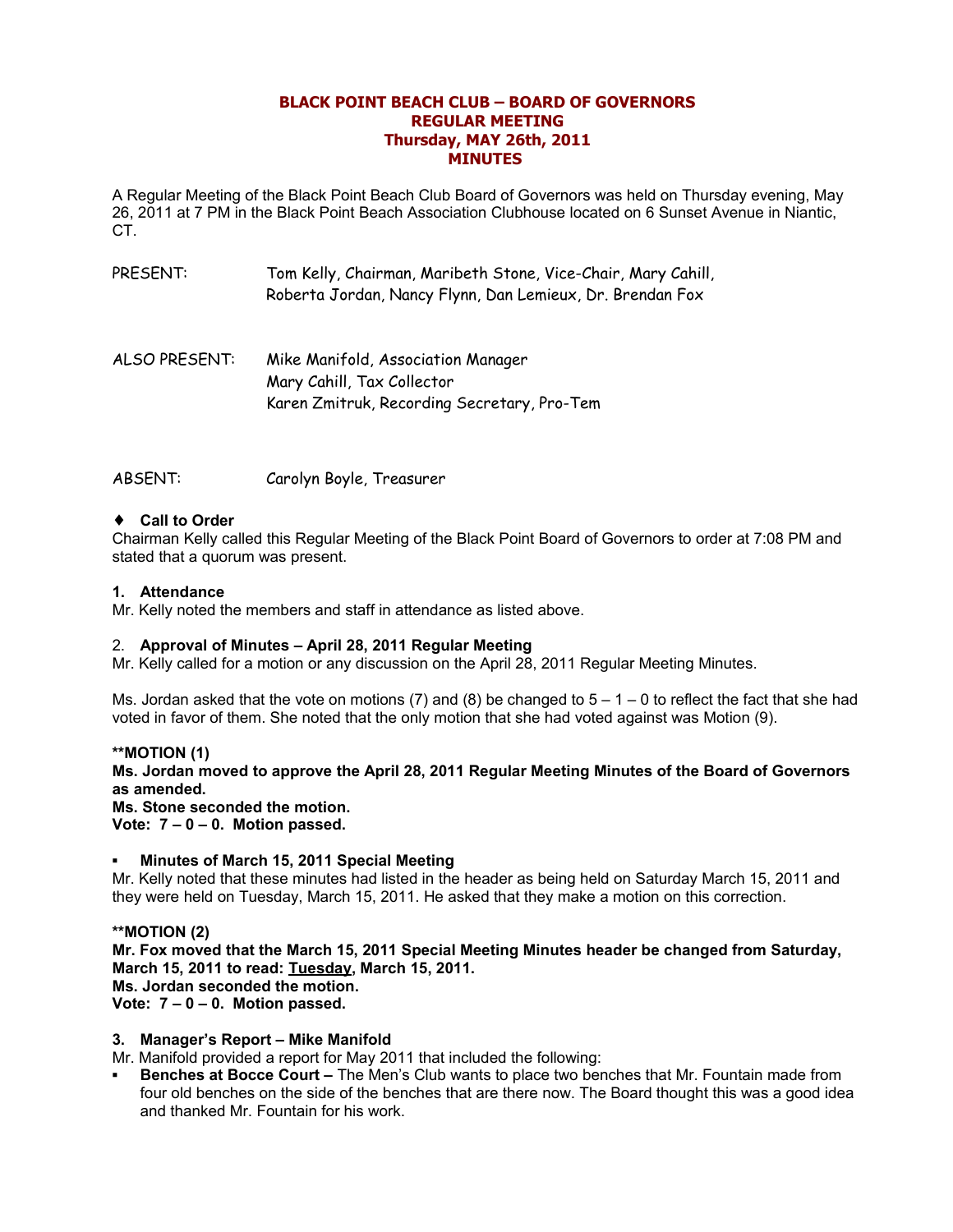- **Pink Seawall Painting -** This should be done by the first week in June all of the painting was donated by the Men's Club saving the Association a considerable amount of money.
- **Planters around BP –** Mr. Gilson was asked to plant and maintain the planters around the Community as it sometimes becomes difficult for volunteers to stay on top of bringing water to them during the summer.
- **Boat docks/poles –** The boat docks are in the water and Mike Nebelung has been asked to pull the old poles. Tom bought several new 20' replacement poles and progress is being made on getting them installed as well as adjustments made to all of the boat docks. The new dock is in at South Beach.
- **Shed at top of Billow Road –** The shed contains two spools of line and about 400 buoys. Bob Gilson will do some minor repair work to keep the shed usable.
- **Security Cameras –** ADT has a consulting service that will come out to assess what they would like to do.

Ms. Flynn suggested that a technical school could possibly help with this once they determine what they want to do.

**Playground Area - Bob Gilson cleaned up the area around the playground and Casey spread new** mulch and fixed the benches that were leaning back too far.

### **4. Treasurer's Report – Carolyn Boyle**

Ms. Boyle was not present.

Mr. Lemieux said that he wanted to make a comment on the tennis courts and the \$31,000 capital amount that he thought was to be \$41,000. He noted that for the kayak dock that they would need to expend the \$10,543 that is remaining that was allocated for it and that it would need to be moved from the General Fund to the Long Term Capital Fund earmarked for Kayak Dock expenses.

### **\*\*MOTION (3)**

**Mr. Lemieux moved that the \$10,543 remaining for the kayak dock be moved from the General Fund to the Long Term Capital Fund earmarked for Kayak Dock expenses. Ms. Stone seconded the motion.**

**Vote: 7 – 0 – 0. Motion passed.**

### **5. Members Comments**

Mr. Kelly called for comments from the members.

Mary Lou Weidl, 22 Indianola Road said that there was a tag sale in the parking lot on the end of Whitecap Road on May 21, 2011 and asked if they were aware of it and if there is a policy on this. If there is a policy on this, she said that she would like to know how you would go about getting approval as if so – could she use a right of way to hold a party.

Will Fountain, 31 Whitecap said that if they are having a problem with getting the security camera and vendors that he could probably help out. He also suggested that they could ask at the Annual Meeting if anyone is in the business. He said that he agrees that the docks are in bad locations. Also, a table out in back of the clubhouse has a bad top and a broken seat and is beyond repair. He suggested that they cut it up and use it for the bon fires that they have. The shed has 2400' of line and the floats and he thinks that they should do an inventory of everything. And – with regard to a kayak rack he said that he went out and staked out where it could be on Old Black Point Road and suggested that they perhaps get a small subcommittee together to work on this. Regarding the tag sale – a sign that was put on his front lawn read that it was 7 Whitecap that held it.

Pat Tomaino, 26 Indianola asked if, when Mary Lou Weidl noticed the tag sale that she should have called Mike Manifold about it so that he could have said something to them. She also asked Mike if he does a check of the beach area on the weekends for things such as this so that they can be taken care of.

Barbara Johnston, 35 Sea Crest Ave. said to Mike Manifold that if he rides around that she would appreciate him getting the couch out of the yard across the street from her. He should get the \$25 and get it out as she wants it out of there as it does not look good. Regarding the ZEO Report – he is not filing it and his reports are not timely – no April 2011 report was filed and there is no May 2011 report either and the month is just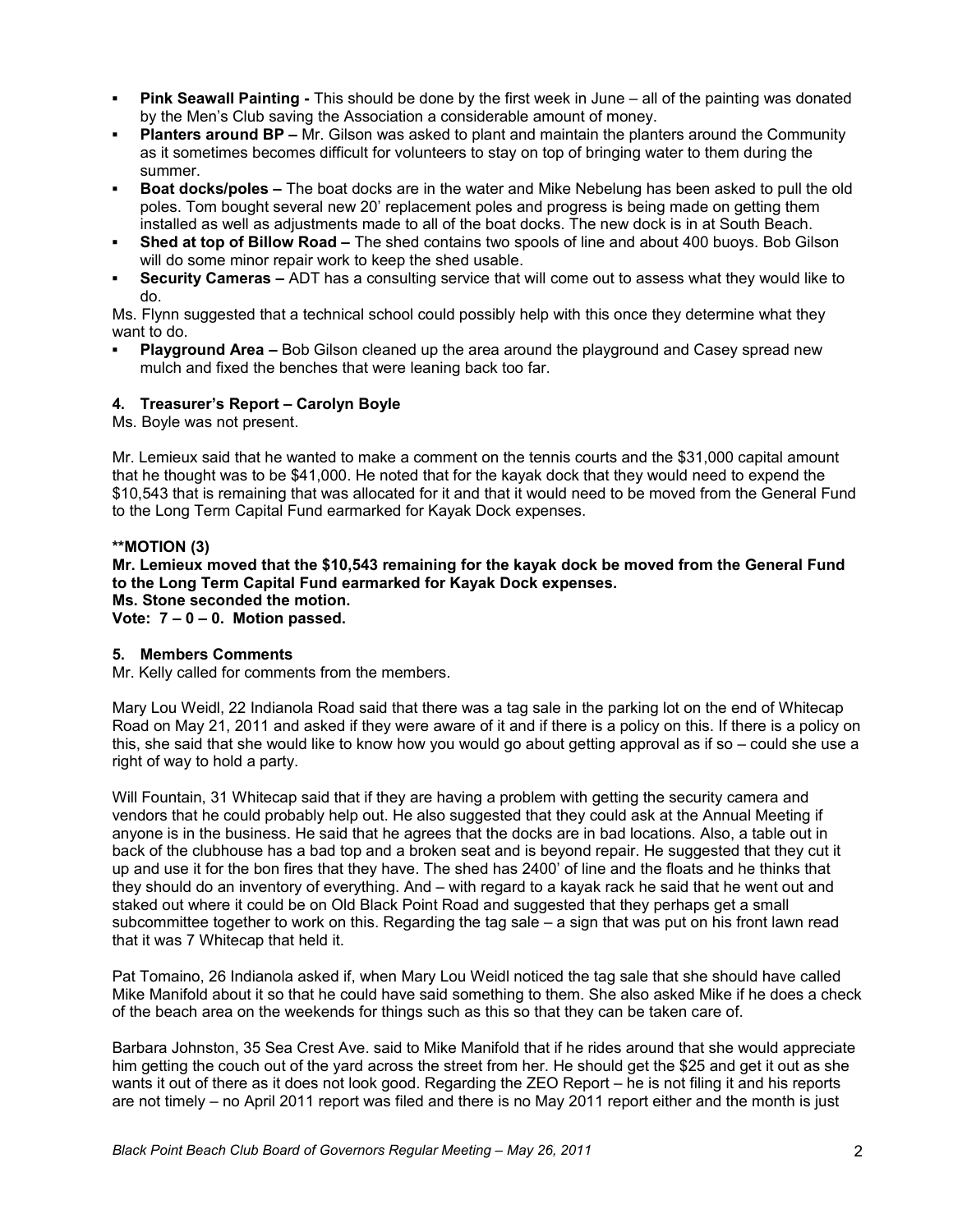about over now. As for the kayak dock, she asked why they are transferring monies as they have already spent money on permits and other things for the kayak dock.

# **6. Chairperson's Report & Correspondence**

# **Review Annual Meeting format & Positions Open**

Mr. Kelly noted that they had received applications for the Tax Collector, Secretary and Treasurer positions and cited the various correspondence that had been received noting that it was available for review and that much had already been sent to them.

In reviewing the Annual Meeting format Mr. Kelly asked if they would consider honoring Andy Resnisky for the annual parade this year as he was always active within the community here and was already planning this years' parade.

The consensus of the members was unanimous to hold the parade in honor of Andy Resnisky.

Mr. Kelly continued that the rest of the Annual Meeting would follow the format of the previous year except that Paul Formica; East Lyme First Selectman would give some brief comments in the very beginning of the meeting prior to everything else. It was also decided that they would announce the open positions and let the membership know that they would close receipt of applications on June 3, 2011 and would then review them and set up interviews.

Ms. Cahill said to Mr. Kelly that she thinks that the Capital Improvement list of items that they have put together is wonderful.

## **7. Tax Collector's Report, Zoning Commission liaison comments**

Ms. Cahill reported that all taxes have been collected except for two delinquents. Liens have been placed on the properties and the total owed is \$403.21. One of the houses is for sale and that will hopefully be taken care of soon.

In the interest of time, no Zoning liaison report was given.

### **8. Committee Reports**

### **Review of Tennis Courts if needed**

Mr. Kelly asked if they were all set to present this at the Annual Meeting.

Mr. Manifold said that both he and Mr. Lemieux would do the presentation.

### **Kayak Dock, if needed**

Mr. Kelly asked if they were all set here.

Mr. Manifold said that they had the information for presentation in order and that they would provide mapping boards showing what they wanted to do for a kayak dock and what the DEP was allowing them to do so that people could visually see the difference.

### **9. Old Business**

Mr. Kelly asked if there was any old business.

Mr. Lemieux asked if Ms. Boyles' signature was the only one that was needed on the checks.

Mr. Manifold said yes.

Mr. Lemieux suggested that they have two signees going forward – that of the Treasurer and the Chairman of the Board of Governors. He noted that it is standard practice to have more than one signature.

### **10. New Business**

There was no new business.

### **11. Members Comments**

Mr. Kelly called for comments from the members.